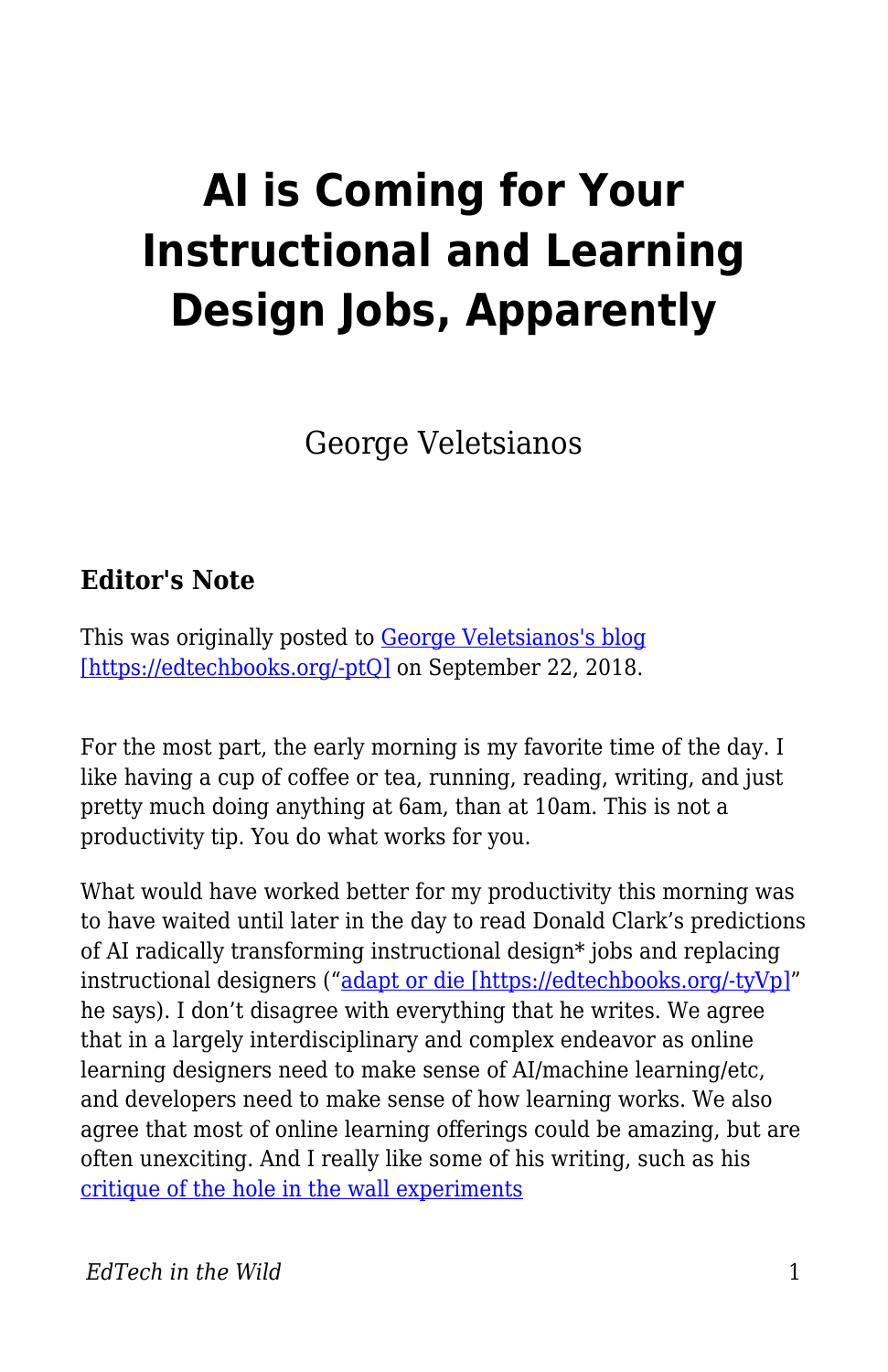## [\[https://edtechbooks.org/-PeX\]](http://donaldclarkplanb.blogspot.com/2013/03/sugata-mitra-slum-chic-7-reasons-for.html).

That's not where the problem lies. The problem is within this snippet:

AI is here. Few argue that is will change the very nature of employment and therefore it will change what you learn, how you learn and even why you learn. We are, at last, emerging from a 30 year paradigm of media production and multiple choice questions, in largely flat and unintelligent learning experiences, towards smart, intelligent online learning, that behaves more like a good teacher, where you are taught as an individual with a personalised experience, challenged and, rather than endlessly choosing from lists, engage in effortful learning, using dialogue, even voice. As a Learning designer, Interactive designer, project Manager, Producer, whatever, this is the most exciting thing to have happened in the last 30 years of learning. Make the leap!

The talk about AI "behav[ing] more like a good teacher" offering "[typical cost reductions of 85-90% \[https://edtechbooks.org/-tYj\]"](http://www.wildfirelearning.co.uk/news/) is incompatible with the claims that AI isn't aiming to replace teachers or designers (a claim that Clark also makes [in 2016 here](https://donaldclarkplanb.blogspot.com/2016/07/could-ai-replace-teachers-10-ways-it_4.html) [\[https://edtechbooks.org/-scE\],](https://donaldclarkplanb.blogspot.com/2016/07/could-ai-replace-teachers-10-ways-it_4.html) even though he later notes that the [time may not be 2018, but soon \[https://edtechbooks.org/-YQB\]\)](http://donaldclarkplanb.blogspot.com/2018/06/personalised-learning-what-hell-is-it.html). If you develop software to do the job that a designer does, you are, to a degree, working toward substituting people with software. There may very well be good reasons to do that, but don't call upon designers to "adapt or die." The message sounds more like this: *We have developed software to change the functions of your job and we want you to develop a different skill set. If you don't, we'll replace you.*

We haven't yet reached the point where an independent AI decided to take on the job of the instructional designer.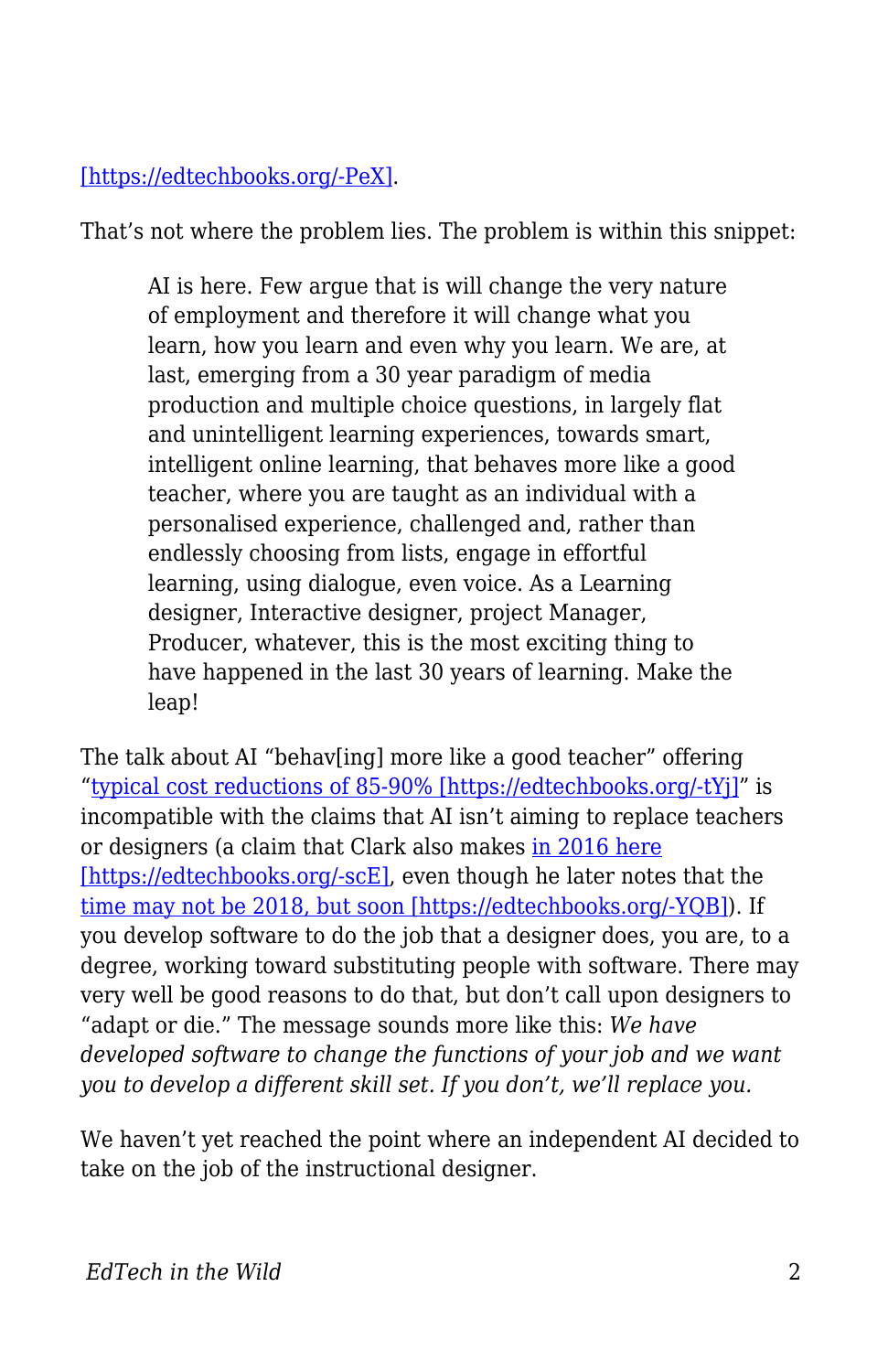I work with instructional designers, and train them. Are there parts of their job that would be better automated? Yes. But here's the issue: That sort of work is not really instructional design work. That sort of work rarely involves the conceptualization and design of empowering, equitable, engaging, and rich learning environments. If Clark's notion of the work that the instructional designer does envisions a person who enters text into pre-determined templates, and does similar work, then we aren't talking about the same professional

Finally, I agree with Clark that it's prime time for instructional design to undergo a process of transformation. Not for the reason Clark sees (AI), but because instructional designers are now, more than ever, necessary to support the design and development of rich and equitable learning environments. To do so, they need to be empowered more, not relayed to conduct the work that machines could do more efficiently. The preparation of instructional designers needs re-envisioning to support this goal, and that requires not only an understanding of technical phenomena (similar to what Clark calls for), but also a truly critical engagement with what ID is and what it should do. To that end, I am increasingly turning to feminist practices, which is a topic that probably deserves it's own post.

Now, I'm going to go back to enjoying my coffee.

\* Clark calls it learning design, I call it instructional design. The nomenclature varies between the UK (where he is) and North America (where I am), even if there are more similarities than differences between what learning and instructional designers to. For the purposes of this post, the differences are insignificant.